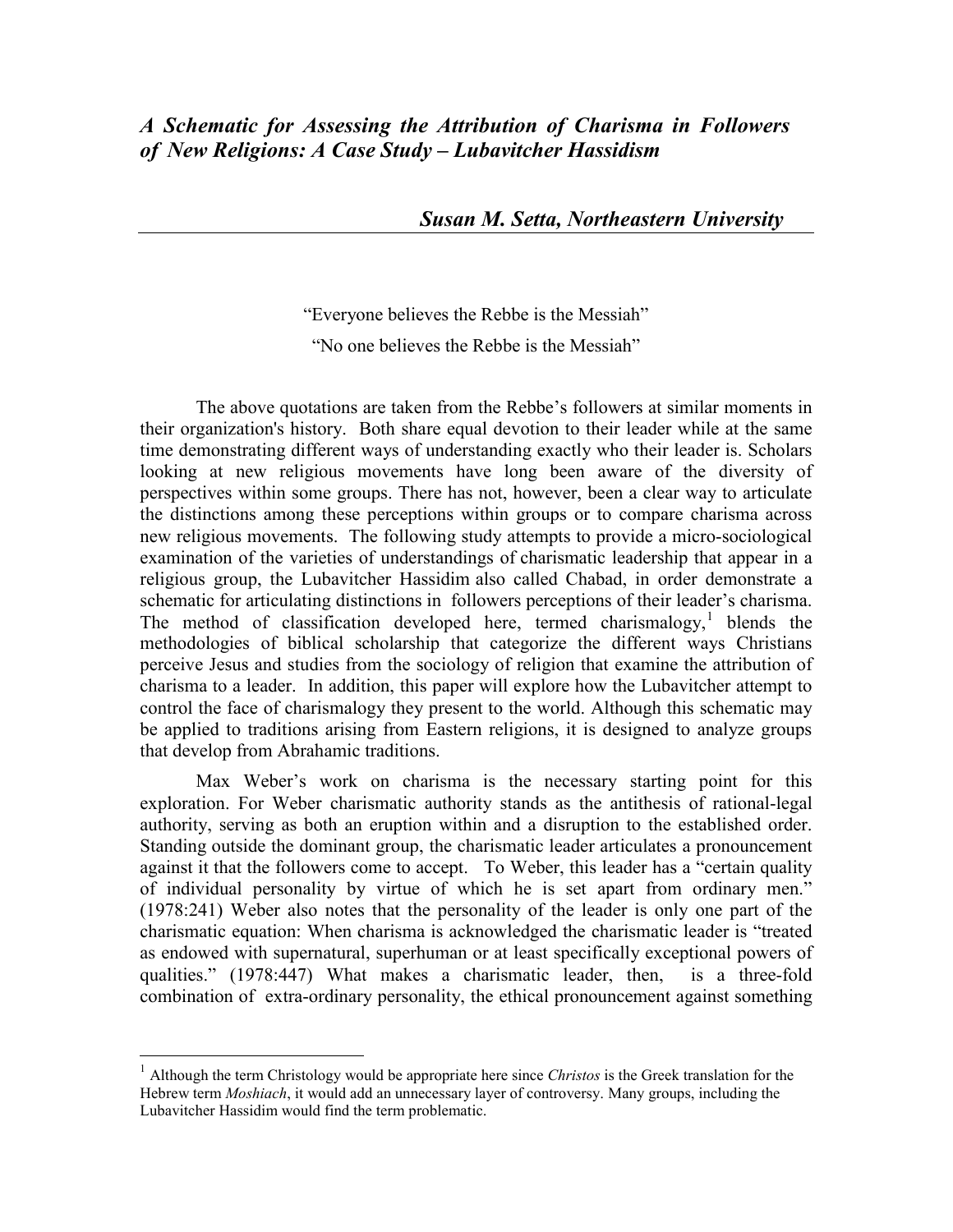in the culture and acceptance of the messenger and the message by the charismatic audience. Together, these lead to attribution of charisma to the leader by the followers.

In his outline of the characteristics of the prophet, Weber sketched two ideal types of prophets: the exemplary and the ethical (originally termed the emissary type). As the name exemplary implies, this type leads by demonstrating the principles he/she expounds and sees him/herself as a "vessel" through which the divine operates. The ethical prophet, in Weber's terms, functions in response to a divine commission and sets out new norms or abstract principles, demands obedience and construes him/herself as chosen to fulfill a mission. Seeing these as ideal types, Weber was well aware that only a few charismatic leaders would fit snugly into one category or the other. Instead, he noted that the whether an individual was an ethical or exemplary prophet was an issue of predominance and the perception of followers. Moreover, Weber believed that these qualities could merge in one individual. (1978:263)

Because Weber thought that charismatic authority and the movements it spawned would quickly move toward routinization, he did not dwell on the particulars of charismatic authority as it manifested itself in specific forms over time.(Dawson, 2002) Both because of what Roy Wallis calls Weber's "fragmentary treatment" and because of the revolutionary nature of charisma itself, scholars have attempted to clarify and elucidate the original concept. (Wallis, 1993). Some like Charles Lindholm and Len Oakes focus on the first half of Weber's equation, the extraordinary quality of the charismatic leader; others look at the attribution of charisma to the leader by the followers (Dawson, Melton, Barker). The current study takes this latter path in order to understand and categorize what according to Weber, "is alone important is how the individual is actually regarded by . . . by his followers or disciples." (1978:242)

A number of studies have uncovered differences in the way followers attribute charisma to their leaders. Bryan Wilson, for example, noticed differences in the understanding of Christian Scientists towards Mary Baker Eddy, Eileen Barker observed variations in categorizing Sun Myung Moon by his followers, Spencer Olin noted wideranging attitudes toward John Humphrey Noyes among Oneida Community members, Lorne Dawson and Simon Dein (2008) comment on distinctions in perspectives of the Lubavitcher toward their Rebbe.

Since Weber, there have been only a few attempts to classify the differences in prophetic types. George Chryssides provides an insightful examination of different presentations of charismatic authority in the founders of the Latter Day Saints, Jehovah's Witnesses, Scientology and the International Society for Krishna Consciousness.

Len Oakes developed the categories of the messianic and prophetic types that are loosely based on Weber's types. This system is, however, overly complex and as Jane Pinzino notes, Oakes' "categories overlap and his subjects do not fit easily into either category." Moreover, Oakes studied small groups, whose followers appear to agree on their leader's charisma. While this is true for some groups, it is not true for all.

To provide a system for specifying how perceptions of charismatic authority differ within the Abrahamic traditions, I would like to offer a schema that is grafted onto the sociology of religion from the Biblical Studies concept of Christology. It will allow for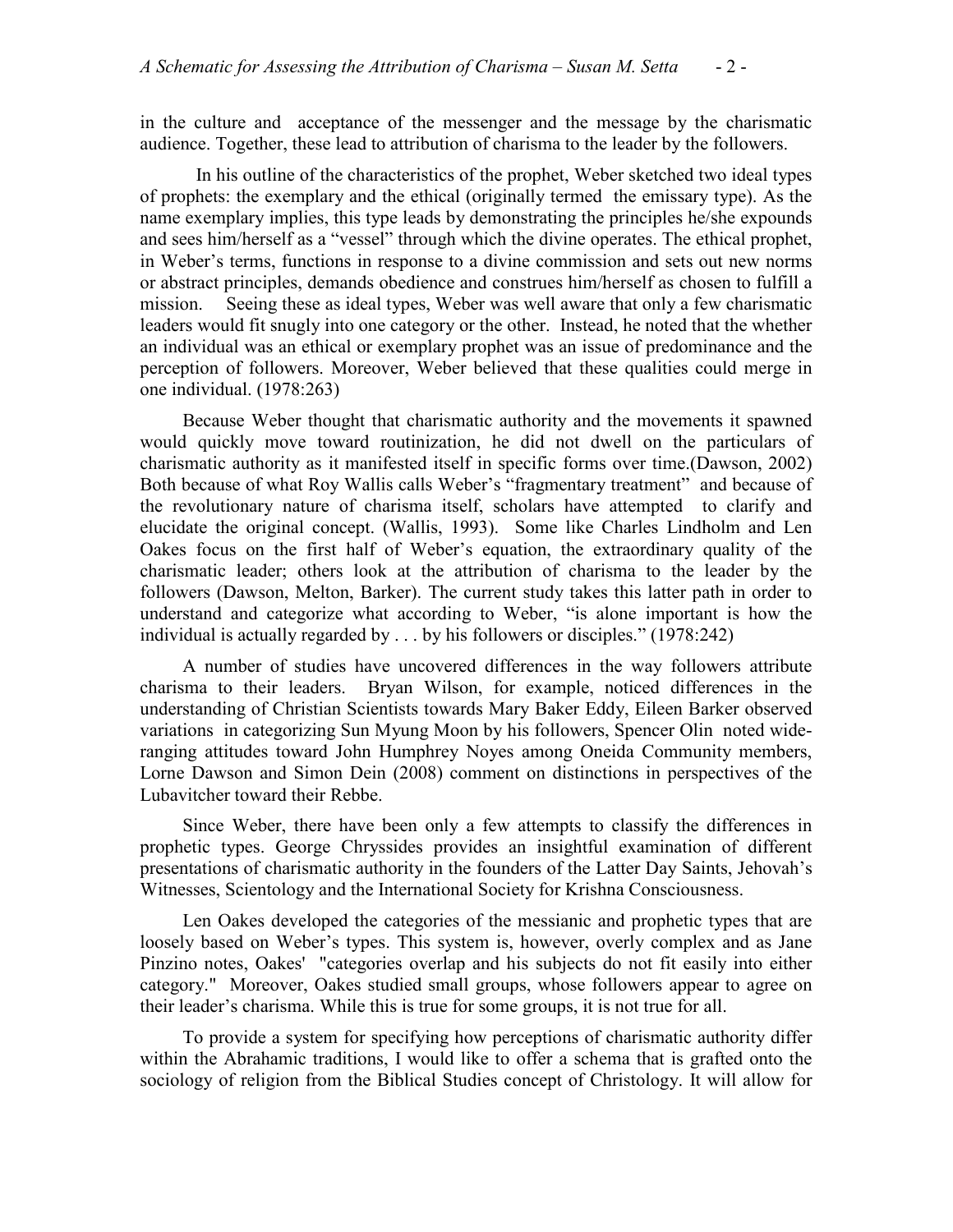comparisons of charismalogical perceptions within communities and charismalogy across groups. This study will, however, confine itself to the internal comparison.

Compelled to develop a schematic capable of differentiating among radically different portraits of Jesus presented by the early Christians, biblical scholars began using the concept of Christology to discuss the ways in which followers attributed charisma to Jesus. In the gospel of Mark, for example, the reader first encounters Jesus as an adult, who though endowed with special qualities, is still a human being. Mark's Jesus shows anger and fear, occasionally has to redo a miracle to get it right, is unable to carry his cross and groans in agony on the cross after shouting, "My God My God, Why have you forsaken me?" Mark's Jesus worships God. These characteristics typify what is termed low Christology. Jesus is a charismatic leader, to be sure, whose authority comes from God, but he is neither co-existent with nor equal to God.

John's gospel, in contrast, proceeds from the standpoint of high Christology. The reader encounters John's Jesus at the creation of the world. John's Jesus gets his miracles right the first time. Missing in the Gospel of John are some of the features that present the humanity of Jesus in other gospels, including the reluctance of Jesus in the garden of Gethsemane, and the demonstration of agony on the cross. Instead of a loud cry before his death, John's Jesus proclaims, "It is finished," before giving up his spirit. John's Jesus is always in control and is worshipped along with God.

Where high Christology sees Jesus as divine, low Christology portrays Jesus as chosen by God but fully human. What I call mixed Christology describes Jesus as "born of a woman" but with the Holy Spirit as his Father. This Jesus carries some of the human characteristics of the low Christology but vacillates between this humanity and divinity.

These categorizations of different ways the Christian community views Jesus can be helpful in understanding charismatic attribution in newer religious movements. New Testament scholar, Jack Sanders, has called on his fellow biblical scholars to adopt the methods of scholarship used in studying new religious movements to further clarify the early Christian community. Here, I would like to appropriate the methods of biblical methods to understand more fully charismatic leaders and their followers. By drawing on the categories of high and low Christology, and developing a system for exploring charismalogy, the differences among perceptions and changes over timecan be more precisely described and analyzed.

To demonstrate this schematic, I will analyze the different views of the Lubavitcher Hasidim towards their seventh Rebbe, Menachem Mendel Schneerson. Every Lubavitcher considers their leader to be spiritually gifted, and chosen by God. However, within this tradition there are three sub-types. One articulates a high charismalogy, calling their Rebbe Moshiach King Redeemer. Another finds the high Charismalogy problematic, even offensive, and a third group holds a fluid, mixed view that vacillates and can change to either of the other two.

#### **Sources**

This study draws on a variety of sources including writings of the followers, live and web-based archival radio Moshiach broadcasts, interviews with Lubavitcher and observations of my research assistants, Lily Aram and Emily Keeler who lived for a time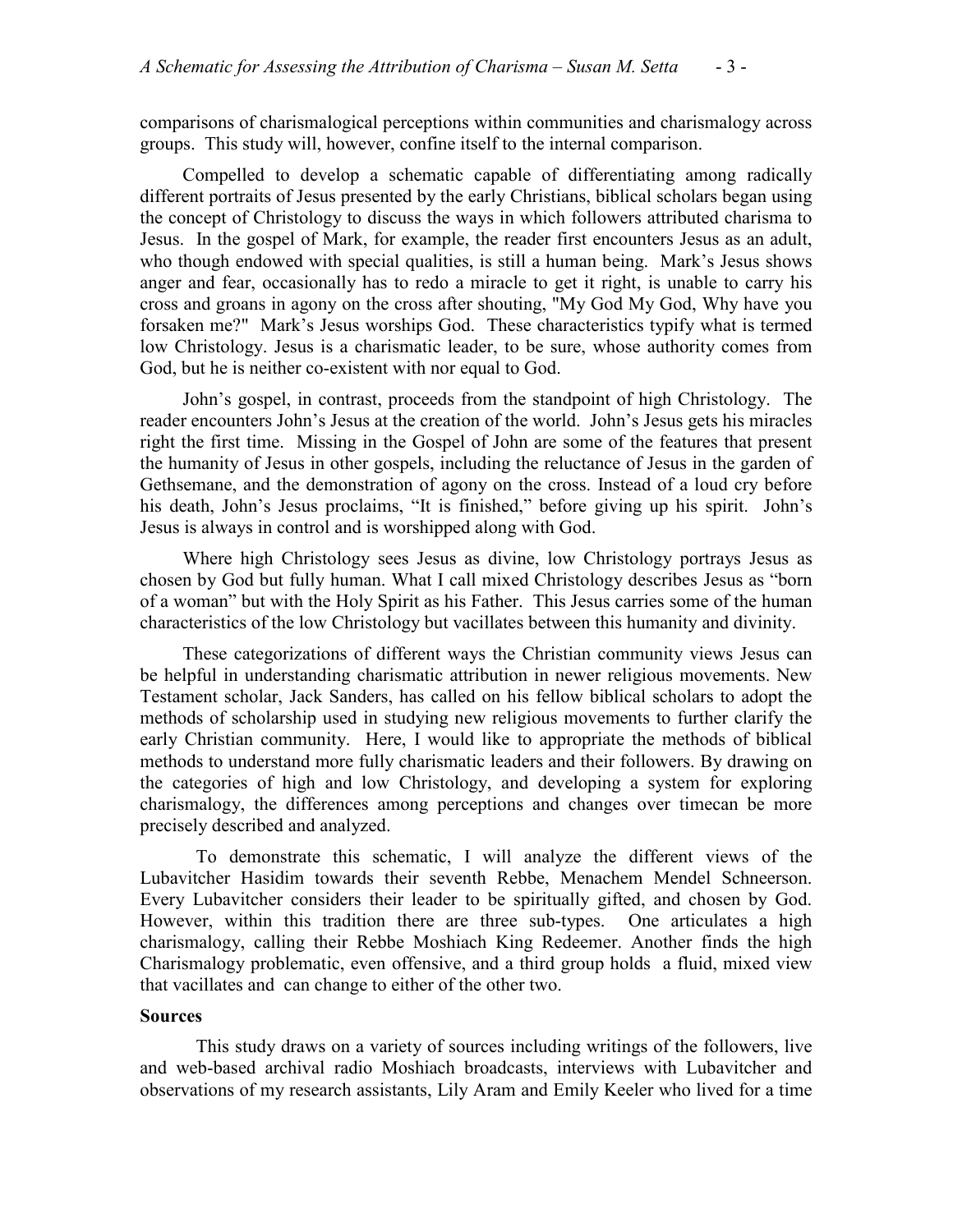with a Lubavitcher cousin in Crown Heights as part of their research for me. In addition, I am drawing on interviews and analysis by several sources, notably Simon Dein, William Shaffir and Rachel Elior.

## **Methodology – The Schematic of Charismalogy**

By charismalogy I mean the level of the gift the followers perceive the prophet to have received. The highest possible charismalogy paints the prophetic figure as God-- many views of Jesus as co-eternal with God, and the opinion of the followers of Father Divine, for example, would fit the highest view. Believers at this level draw on biblical imagery to develop the symbolic description of their leaders, find direct and specific references to them in Biblical texts, and can develop rituals of reverence toward them.

 The lowest charismalogy sees the individual as prophet, to be sure, but a person selected by God for a particular purpose. Weber's construct of exemplary prophet fits this perspective well. Meekness, honesty, integrity, humility are words used to define this type of prophet who is typically characterized as having more and better admirable human qualities than anyone else has ever had.

Followers holding to a mixed charismalogy vacillate between a high and low perspective when discussing their leader but they do not use biblical titles or language to describe their leader. While they may compare their leader to biblical figures, they do not see the *Bible* discussing their leader directly. People with the mixed perspective will usually state their own lack of clarity in interpreting the charisma of their leader.

# **The Lubavitcher Hasidism Background**

Founded in 1813 by Rabbi Schneur Zalman in the town of Lubavitch in White Russia, the Lubavitcher (or Chabad as it is also called) is a form of Hassidic Judaism. Hassidism differentiates itself from other types of Judaism in various ways, but most important for this study, is the Hassidic focus on their leader, the Rebbe, who is viewed as a holy man, *tzaddik.* As *tzaddik,* the Rebbe's special insight into scripture and life comes from his unusually close relationship to God. The authority of the office of Rebbe comes through a combination of heredity and charisma. The general Hassidic belief that there is a potential Messiah in every generation, together with the charisma of office can support the possibility of messianic claims for any Hassidic Rebbe. In the mid-twentieth century the focus of the Lubavitcher turned messianic.

Beginning in 1941, in direct response to the Shoah, the sixth Rebbe, Yosef Yitzchlak Schneersohn began making messianic statements.(Elior) Judaism as a whole did not turn to messianic expectations, but for the Lubavitcher the events conflicted so acutely with their views of God's presence in and plan for the world, that Rebbe Yosef embraced it to understand the world and the divine plan in a time of extreme persecution. The sixth Rebbe assured his flock that God's restorative plan would be realized in the midst of destruction. From 1941 onward, hope in the coming messiah assumed a predominant role for the Lubavitcher.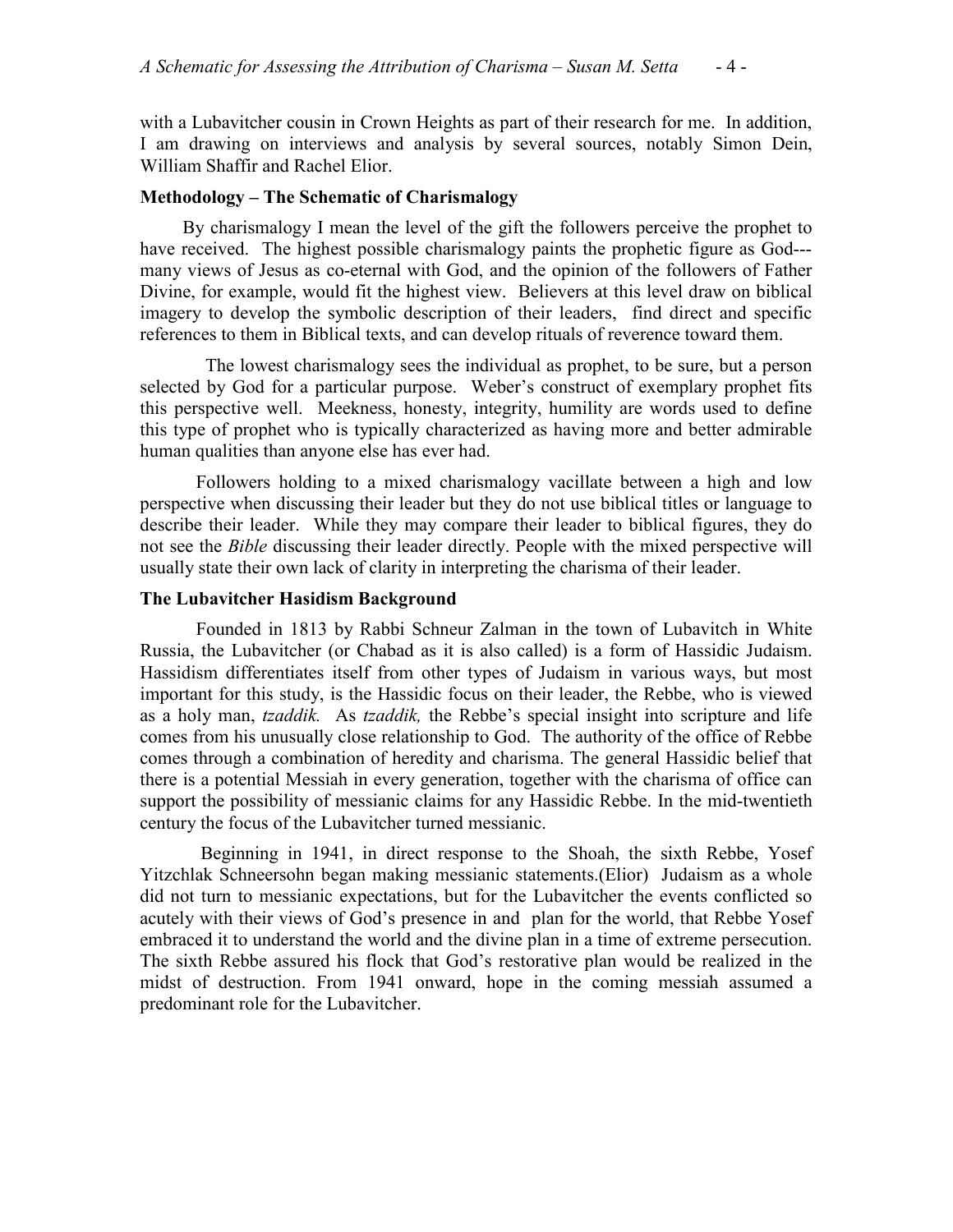#### **Menachem Mendel Schneerson**

Biographical information about Menachem Mendel Schneerson (hereafter the Rebbe) is colored by his followers' high regard for him and as M. Avrum Ehrlich notes, "reliance on written and oral sources provided by Chabad is problematic" because they blend fact and legend, can be "true, partly true, exaggerated or blatantly false."  $(34)^2$  $(34)^2$  In reconstructing a biography, these issues with sources would be highly problematic. In this study, the biographical and textual revisions different groups within Chabad make as they discuss the Rebbe become an asset since they provide further insight into the charismalogical persuasion of the biographer.

In 1950, Menachem Mendel became his father in law's successor as the seventh Rebbe, bringing to that office charismatic authority transmitted both through his father – in-law and his own lineage within the Lubavitcher Rebbe line. Three types of charisma merge in this one individual, namely, the charisma of office, hereditary charisma, and what Weber would call the prophetic.

## **The Rebbe's Ambiguous Self-Perception**

 $\overline{a}$ 

The Rebbe's proclamations about Moshiach become more and more vigorous over time; outside observers and many Lubavitcher do not think he ever clearly denied or affirmed his own messianic status. As Ehrlich notes, "it's virtually impossible to determine what the Rebbe thought about himself." The lack of clear statements on the part of the Rebbe leaves the door open for a variety of responses to his charisma.

# **Charismalogical Responses among the Rebbe's Followers[3](#page-4-0)**

One Lubavitcher summed it up nicely with a non-scientific but probably accurate observation about the different attitudes of the Lubavitcher towards their Rebbe. "About 10 per cent believe he is Moshiach, about 10 per cent believe he is not. The rest are in the middle." (Dein 2001: 389) Individuals of the high and low type are typically convinced that almost all Lubavitcher share their perspective. One states: "Today only one person fulfils the criteria for Moshiach. This is the Lubavitcher Rebbe. If pressed, all Lubavitchers will say he is Moshiach." While another man with doubts about the messianic claims strengthens his own view by stating: "No one believes he is the Moshiach." (Dein 2001:392)

<sup>&</sup>lt;sup>2</sup> To address this, the biography written by Heilman and Friedman, draws on letters, government and school records to produce a reliable record.

<span id="page-4-1"></span><span id="page-4-0"></span><sup>&</sup>lt;sup>3</sup> The Lubavitcher support a variety of charismalogies, but it is quite possible for a group to share a more uniform view. Among the American Shakers for example, the earliest group had a uniformly high charismalogy that considered the founder, Ann Lee, the "Second Appearing of Christ." One hundred years later a uniform Shaker group sported a low charismalogy and argued that no one ever thought Ann Lee was the second coming. When charismalogy rises in the group as a whole, as it did for the followers of Father Divine and contemporary charismatic leader, Jose deJesus Miranda, members who do not approve of the new view may exit the group leaving behind those with a shared charismalogy.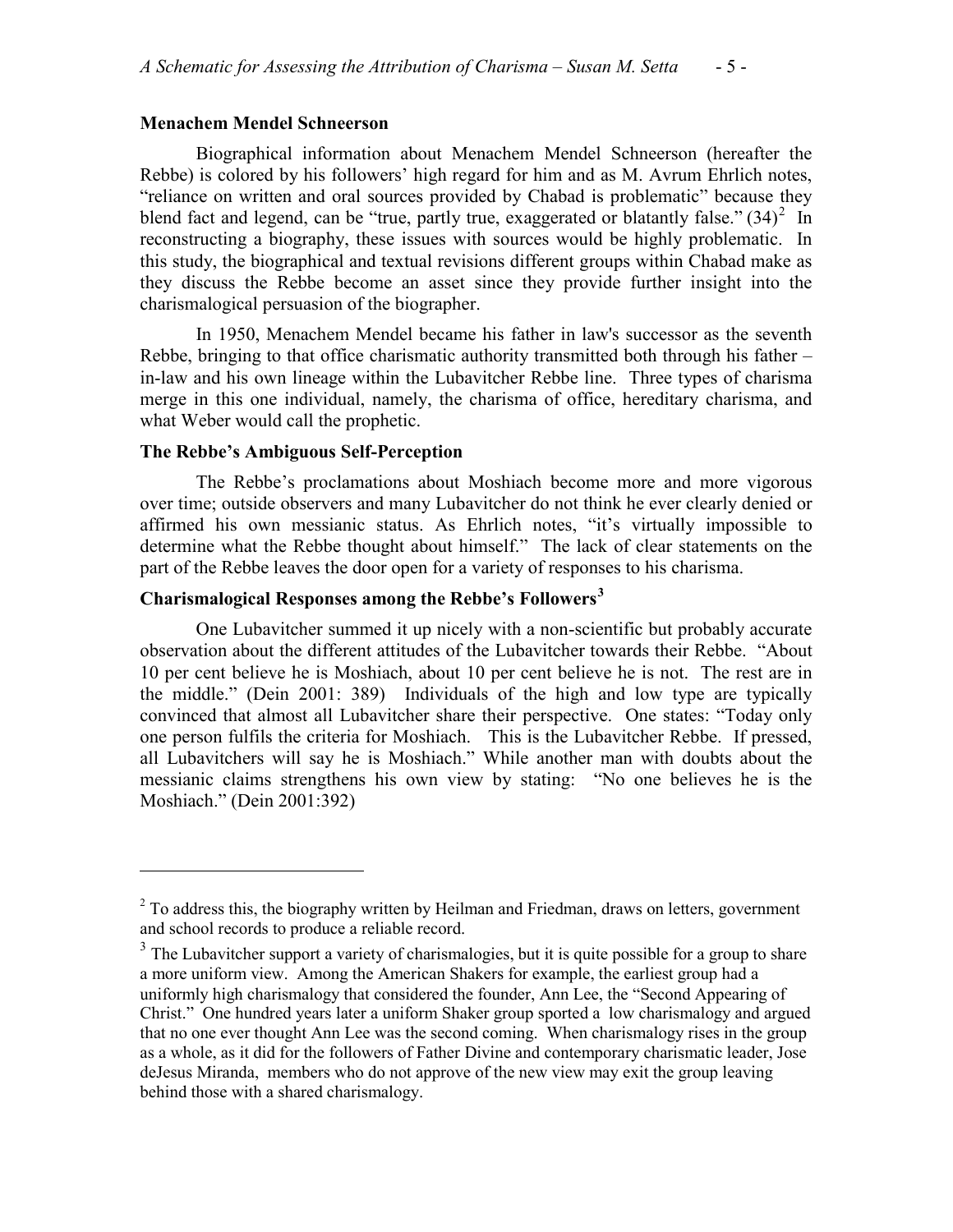High charismalogy is clearly expressed in those convinced that the Rebbe is the actual Moshiach. This group consults Scripture and determines that it clearly supports the Rebbe's messianic stance. They draw their titles for him from the Bible and compare him to important Biblical figures. He is called the Judge, the "Moses of our generation," the suffering servant referred to in Isaiah. A few followers go so far as to claim the Rebbe is God, the 'materialization of the infinite.' This latter group draws heavily on the language Isaiah uses as names for God, especially the titles, Creator and Redeemer, to talk about their Rebbe.

Until the Rebbe's stroke in 1992 which is discussed below, it is difficult to differentiate between low and mixed charismalogy in the group. But, everyone who does not exhibit the tendencies of high charismalogy draws on their Rebbe's great personal attributes to describe him rather than using biblical language. He is the "best Torah scholar of our day," "the kindest person who ever lived," "no one knows Torah like the Rebbe," "he is one of the most respected leaders in the world" are typical comments from these charismalogical persuasions.

Much of what the Rebbe says is interpreted through a particular charismalogical lens. For example, Chabad sources repeatedly state that the Rebbe often claimed that his father-in-law was Moshiach; those with a high charismalogy add "whatever a great *Tzaddik* states concerning the spiritual level of another *Tzaddik* is also true about himself, for only one on the same or higher level can appreciate and grasp that level of spiritual greatness."(Butman: 13) Hence, Lubavitcher with a high charismalogy interpret the Rebbe's statements about his father in law to be definitive statements through which he definitely claimed messianic status for himself. Others with a lower charismalogy believed he was actually speaking about his father-in-law.

# **Charismalogy in Response to Crisis: The Rebbe's Abdication, Declining Health and Death**

Beginning in 1991 the Lubavitcher experienced several crises of charismatic authority: the Rebbe's "Transmission Statement," the deterioration of his health, and his death. With each crisis, differences in charismalogy become clearer as views solidify, become more public and cause dissension.

The first crises called 'The Transmission' by the Lubavitcher, refers to the Rebbe's announcement that he had done all he could to bring Moshiach and that it was now up to the believers to assume responsibility for ushering in the messianic age.<sup>[4](#page-4-1)</sup> After a long period of innovation, messianic proclamation and proselytizing, he stated:

How is it that the Redemption has not yet been attained? That despite all that has transpired and all that has been done, Moshiach has still not come? What more can I do? I have done my part. From this point on, all is in your hands.

<span id="page-5-0"></span> <sup>4</sup> Palmer adds the category of abdication to Roy Wallis's four possible ways charismatic leaders typically handle the challenge presented by the institutionalization of charisma. The transmission statement is a possible example of this.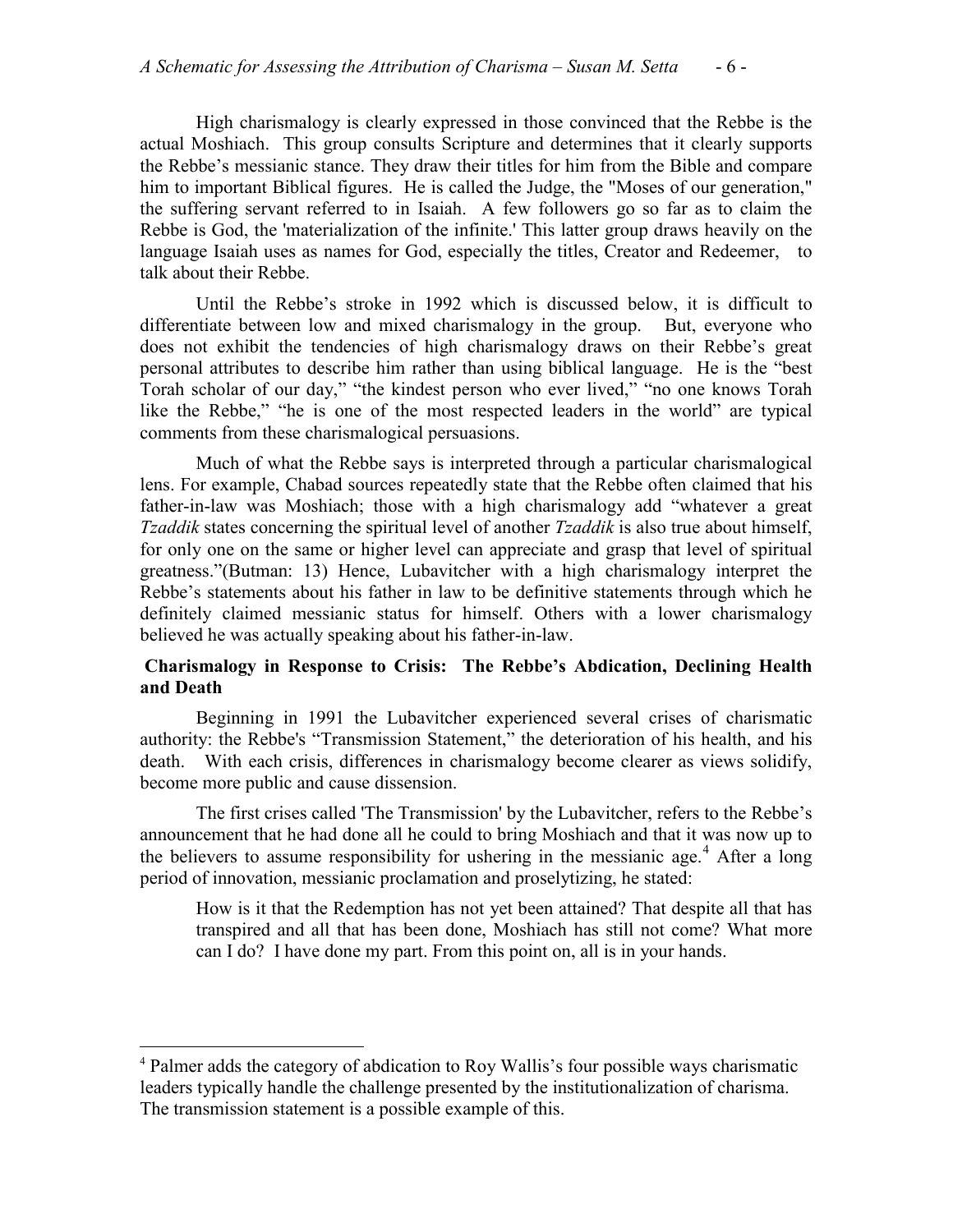The Lubavitcher were united in their interpretation that it was now their responsibility to bring Moshiach even though they did not share a unified charismalogy. Following the "Transmission Statement" charismalogical differences become more apparent.

The highest charismalogy faction interprets every event through the lens that their Rebbe is undoubtedly Moshiach. Not surprisingly the words and actions of the Rebbe and their reading of Scripture consistently reinforce their views. When the Rebbe repeatedly failed to acknowledge or deny his own messianic status, those holding the high Charismalogical view took this as confirmation that he *was* Moshiach because he would certainly tell them if he were not. Searching Talmudic sources they concluded that a messiah can not reveal himself until he is given a sign by God. "We've accepted the Rebbe as Messiah," one man stated, "We're waiting for God to give him the word." (Andres)

To accomplish what the Rebbe asked of them in his Transmission Statement, the high charismalogical Lubavitcher launched a highly visible "Bring Moshiach" campaign employing a wide range of media—from the web to billboards, bumper stickers, radio and print media advertisements.

Individuals holding mixed or low charismalogical perspectives do not appear to take much issue with those involved in the bring Moshiach campaign at its onset even though not all are convinced that the Rebbe is the potential Messiah.

# **Charismalogical Responses to the Rebbe's Stroke**

In 1992, the Rebbe suffered a stroke while praying at his father-in-law's grave. From this time on, he was unable to speak. At this point, views on the Rebbe's messianic status begin to diverge more sharply.

Lubavitcher convinced the Rebbe is Messiah immediately interpreted the stroke and resulting inability to speak as completely within the Divine plan. One follower stated, "of course, God with the Rebbe are planning everything--everything is planned together. (Shaffiir 1994:49) They turn to scripture to understand what was happening and find explanations in the book of Isaiah, which they interpret to mean "for their sake he[Moshiach] will suffer." A controversy develops about appropriate medical treatment; some in this high group argue that to intervene medically is against God's plan while others go so far as to say that because the Rebbe does not have typical human biology, no physician has the knowledge necessary to treat him. (Ehrlich 2005: 241)

<span id="page-6-0"></span>Despite the Rebbe's deteriorating physical condition, this groups' messianic fervor accelerates. High charismalogy adherents begin to sing *Yechi Adoneinu*—Live May Our Master Guide and Teacher, King Moshiach, for Ever and Ever--to the Rebbe and believe that he approves of this song. Earlier, the Rebbe had clearly shown his displeasure when people sang this song to him or called him Messiah directly, but now, when he can no longer speak, the high charismalogical followers interpret his every movement as an indication that he, in fact, now approves. When he nods and drums his fingers to the messianic song, they jubilantly see that as his clear acknowledgment that he is Moshiach. $5$ 

<sup>&</sup>lt;sup>5</sup> See the Honk for Joy website which hosts this video.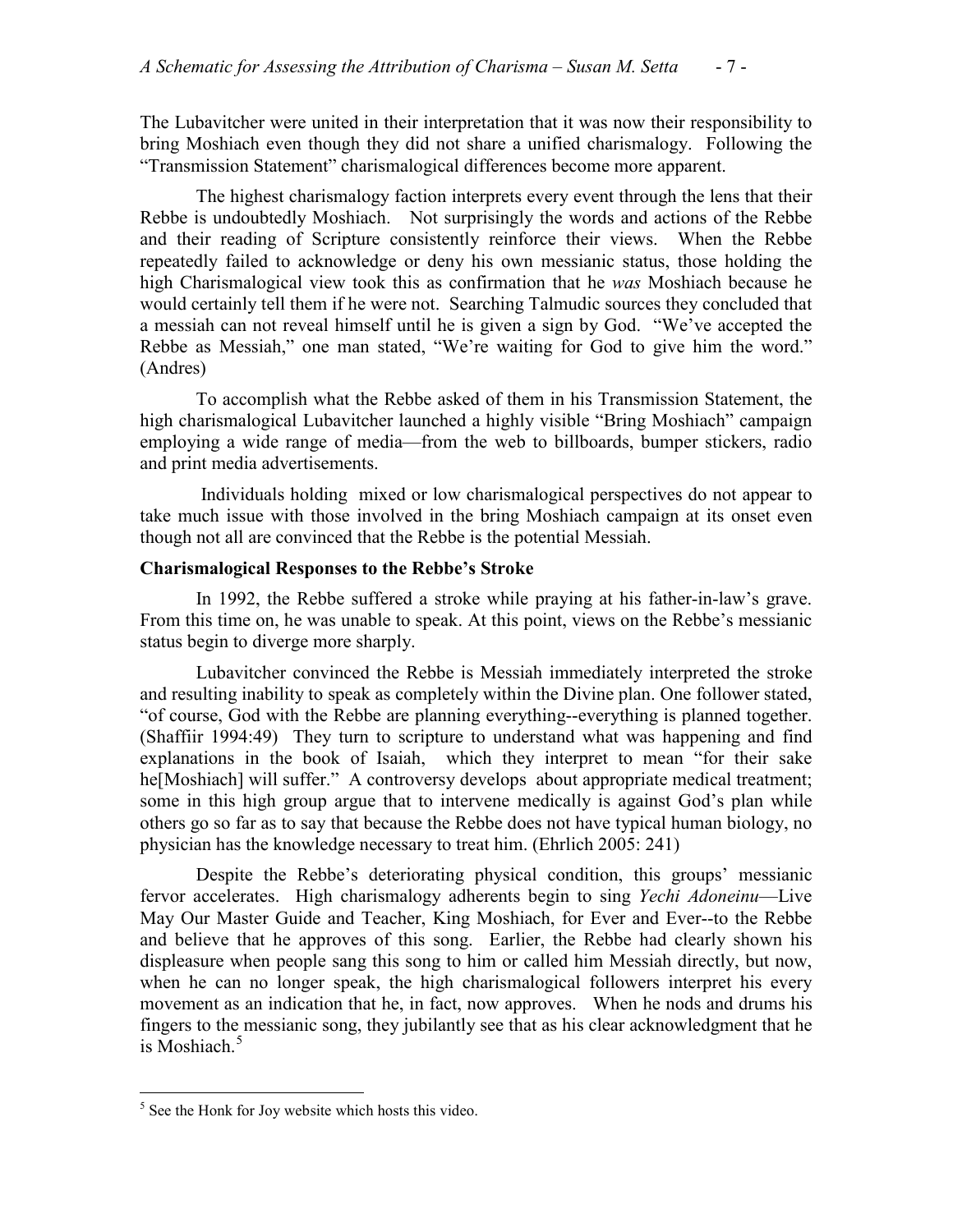In contrast to the high charismalogical understanding of the Rebbe's stroke, most Lubavitcher exhibit a mixed perspective and assume that the Rebbe is the *potential* Moshiach, but that he must recover to fulfill the messianic task of ushering in the age of redemption. They take on the responsibility of praying for his recovery and conclude that if the redemption does not occur, it is because of human failure.

Those who were not convinced the Rebbe was the actualized Moshiach at the outset of the campaign do not agree that the he came to approve of being treated as Moshiach after his stroke. His response to the singing O *Yechi,* is interpreted differently by those holding a low charismalogy—in fact the video showing the nodding and drumming that the high charismalogy group sees as proof that the Rebbe accepted the Messianic mantle is interpreted by this group as showing that the Rebbe does not approve.

A third group dismisses outright the messianic claims; one man states, "What we have now is the odd phenomena of a Rebbe who is alive and dead at the same time. . . Everything he does is subject to interpreting." This group begins to state their disagreement with the high charismalogical interpretations that the Rebbe was consciously and purposefully accepting the Moshiach title. "The controversy now is what is the Rebbe's nodding, to what extent it implies an acknowledgment or does not. Personally, I believe it is not, . . We are not sure that he really approves of this song." (Shaffir 1998:124) Lubavitcher with these views might agree that their Rebbe *was* the designated Messiah, but they are not convinced that he will ever realize his messianic role.

## **The Plan for the Rebbe's Coronation and the resulting dissension: 1993**

Not long after they begin singing *Yechi Adoneinu,* some high charismalogy followers fashion an elaborate crown and develop a plan for a coronation ceremony to proclaim that the Rebbe is King Moshiach. They arrange to transmit the coronation via satellite to Lubavitcher around the world. This is the first in what will become a series of symbols and rituals high charismalogy Lubavitcher use to materialize charisma. (Geertz) In addition, they draw on the prophet Isaiah for the symbols to describe their Rebbe and proclaim him to be, "He Who Will Redeem Us." They claim the Rebbe supports the upcoming coronation.

The low and mixed views coalesce in response to these events and begin to see the energy of the Mosiach campaign as misplaced, even contrary to the Rebbe's wishes. One British Lubavitcher hailing from a low charismalogical perspective criticizes the Moshiach campaign but is not quite prepared to say that the Rebbe is definitely not the Messiah.

I cannot come to terms with the fact that the Rebbe is the Messiah. If Moshiach comes will he be the Lubavitcher Rebbe? I think he will be a Jew. I think a lot of this messianic behaviour is strange. There are making a crown to crown the Rebbe as Moshiach on his anniversary. . . My son is embarrassed . . . The people can not force the Moshiach to reveal himself. (Shaffir 1993:124)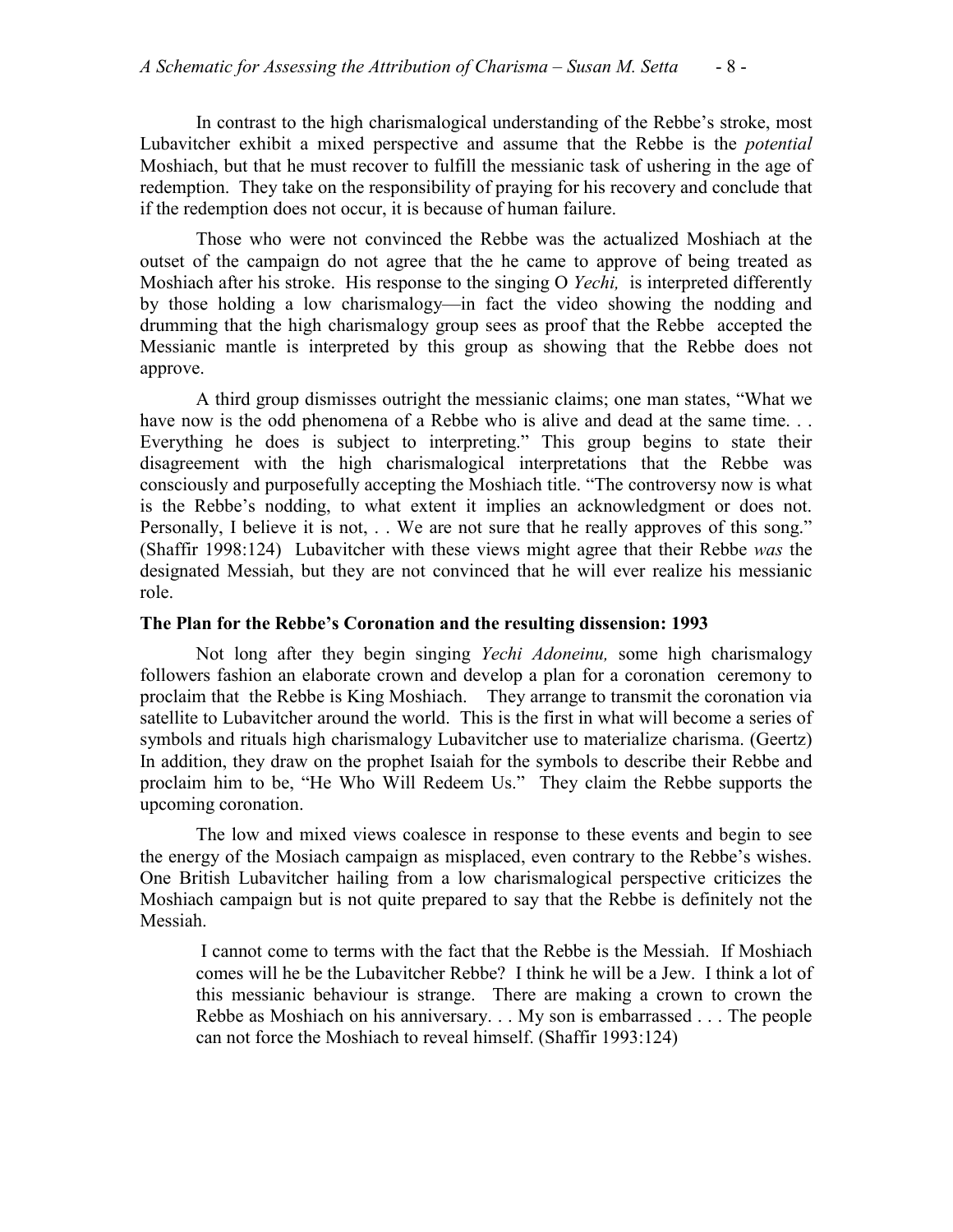Others are waiting for the Rebbe to give a clear sign but do not believe he approves of the coronation plan:

Have there been individuals that maybe wanted to make a coronation? Maybe. Did the Rebbe sanction a . . . coronation: I would say absolutely not. . . I'm opposing it unless the Rebbe would have okayed it. (Shaffir 1993:120)

One shows her ambivalence quite clearly—she is not convinced the Rebbe is Moshiach but fears it may be a sin to think that way.

If someone does not believe in all of this, can they call themselves a Lubavitcher? I should not really be saying all of this. It may be a sin. Perhaps the Rebbe knows that I'm criticizing him. Something may happen to me. In his book, *Wonders and Miracles* there are stories about people who have gone against the Rebbe's advice and have been harmed. (Dein 1997:198)

The charismalogical disagreement becomes public when The *New York Times* announces a potential showdown between the different factions.(January 29, 1993) The coronation day arrives, the media and cameras are ready, but rather than a coronation an announcement is made: "This is not a gathering for a coronation. . . This is a gathering for all of us to announce our outright declaration to Almighty God. (Shaffir 1993:120) The highly visible Messianic coronation is aborted. From this point on Chabad as an institution begins to attempt to present a lower charismalogy to the public and followers wonder what the future holds. Openly admitting ambivalence, one unknowingly predicts how the high charismalogical perspective will evolve:

I feel I should be a believer. I don't want to do the wrong thing. If, God forbid, I was wrong, what would be my position. I do not feel the Rebbe can be wrong. People do not entertain the idea that the Rebbe could die. Outsiders ask who will follow him? Lubavitcher believe that the Moshiach will not die. I believe the Rebbe is only human and will die. I don't know what will happen. . .Would they say they were wrong? Would they say he is coming back? (Dein 2001:393)

## **Responses to the Rebbe's Death**

When the Rebbe died in June of 1994 thousands of mourners gathered in front of what is called, 770, the home of the Rebbe and the center of Chabad; most wept or sat in stunned silence. Some however, sang and danced in anticipation of the Rebbe's immediate resurrection as Messiah. The varied responses to the Rebbe's death reflect differing charismalogical views. Though mixed and low charismalogical Lubavitcher mourn the death of their beloved leader, those who claimed he *was* the actual messiah must make significant theological adjustments.

Joseph Zygmunt has outlined several typical responses to the disconfirmation of prophecy including placing the blame for the failure of events to proceed as expected on either external or internal events and asserting that the event did happen including the spiritualization of events that were originally expected to be empirically verifiable. Simon Dein and Lorne Dawson note that the death of their Rebbe caused the Lubavitcher to 'spiritualize' their expectations by substituting unflsifiable beliefs for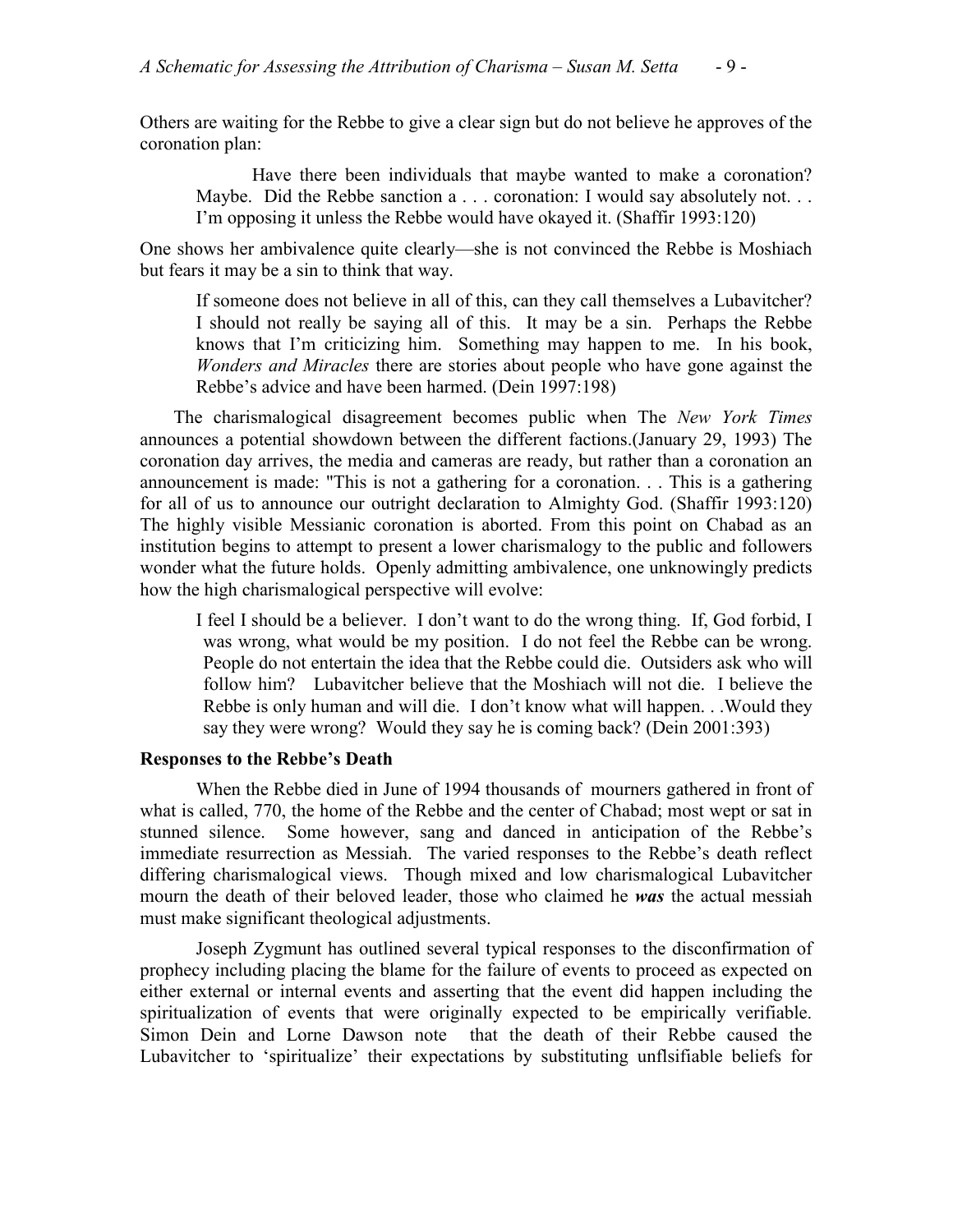empirically verifiable ones.  $6 \text{ I}$  $6 \text{ I}$  would adjust this view to argue that different charismalogies respond differently to the Rebbe's death. Those with a low charismalogical perspective had never been completely convinced that the Rebbe was Moshiach so for this group there was no disconfirmation. For some with a mixed perspective the explanations include reappraising their expectations and stating that they had misunderstood God's ways and placing blame by stating that it was the Lubavitcher's fault because they had "insufficient merit."

For the high charismalogical group, however, the situation was acute for two reasons. First, their staunch belief in the Rebbe as Moshiach was undercut by his death because they fully believed he would be healed. And secondly, they had to deal directly with the tradition that a Messiah can not "come from the dead." In the face of these problems, the highest charismalogy begins arguing two distinctly different points simultaneously. On the one hand, they claim that the Rebbe had to die in order to complete the messianic role and on the other, they spiritualize his death and state that he did not die.

In the first argument, that the Rebbe had to die, followers attempt to satisfy both their unmet expectations and external criticism that it is Christians, not Jews, who follow a dead messiah. They use the Rebbe's death to further support their belief that he is Moshiach. They argue that the death was necessary because it is written that the Messiah must come from the dead. They draw on a wide variety of interpretations of a Talmudic passage (Sanhedrin 98A) to argue that if the people have **sufficient merit, "then Mosiach will be 'from the dead.**'"(Butman:12) $\overline{7}$  $\overline{7}$  $\overline{7}$  As mentioned above, Zygmunt has noted that the one response of a group to the 'failure' of their expectations is to blame themselves for the fact that the prophecy did not come to pass as expected. This does happen for the low and mixed charismalogy groups, but high charismalogy Lubavitcher take a surprising tack when they state that their expectations were not fulfilled because the people had sufficient merit.

Their second argument interacts paradoxically with their first. Here, they claim that the Rebbe did **not** die. The second argument is necessary to counter Maimonides declaration that the one "who does not succeed . . .who is slain, it is known that he is not the one the Torah promised." $8\degree$  $8\degree$  To make their point that the Rebbe is not dead, they draw on the story of the Biblical patriarch, Jacob, and note the lack of an explicit statement that Jacob actually died. Although the passage they cite, Genesis 49:33, "Jacob breathed his last," is almost universally seen as recounting Jacob's death, they see it as ambiguous. They go on to argue that all Jews pray to Jacob each time they pray the *Shema Yisrael*  (Hear, O Israel). Because they are praying to Jacob (whose name was changed to Israel), they reason, Jacob cannot be dead. They see their Rebbe as holding the exact same status as Jacob—not here on earth, but not dead. (Central Lubavitch Yeshiva Students)

 $6$  See Dawson (1999) for a cogent discussion of the original work by Leon Festinger, Henry Riecken, and Stanley Schachter and subsequent discussions of this work, most importantly by Joseph Zygmunt and Gordon Melton.

<span id="page-9-0"></span> $7$  Emphasis is in the original.

<span id="page-9-1"></span><sup>&</sup>lt;sup>8</sup> Much of the external criticism of Lubavitcher messianism after the Rebbe's death hinges on the fact that to some the Lubavitcher look like Christians because "they follow a dead messiah," as David Berger puts it.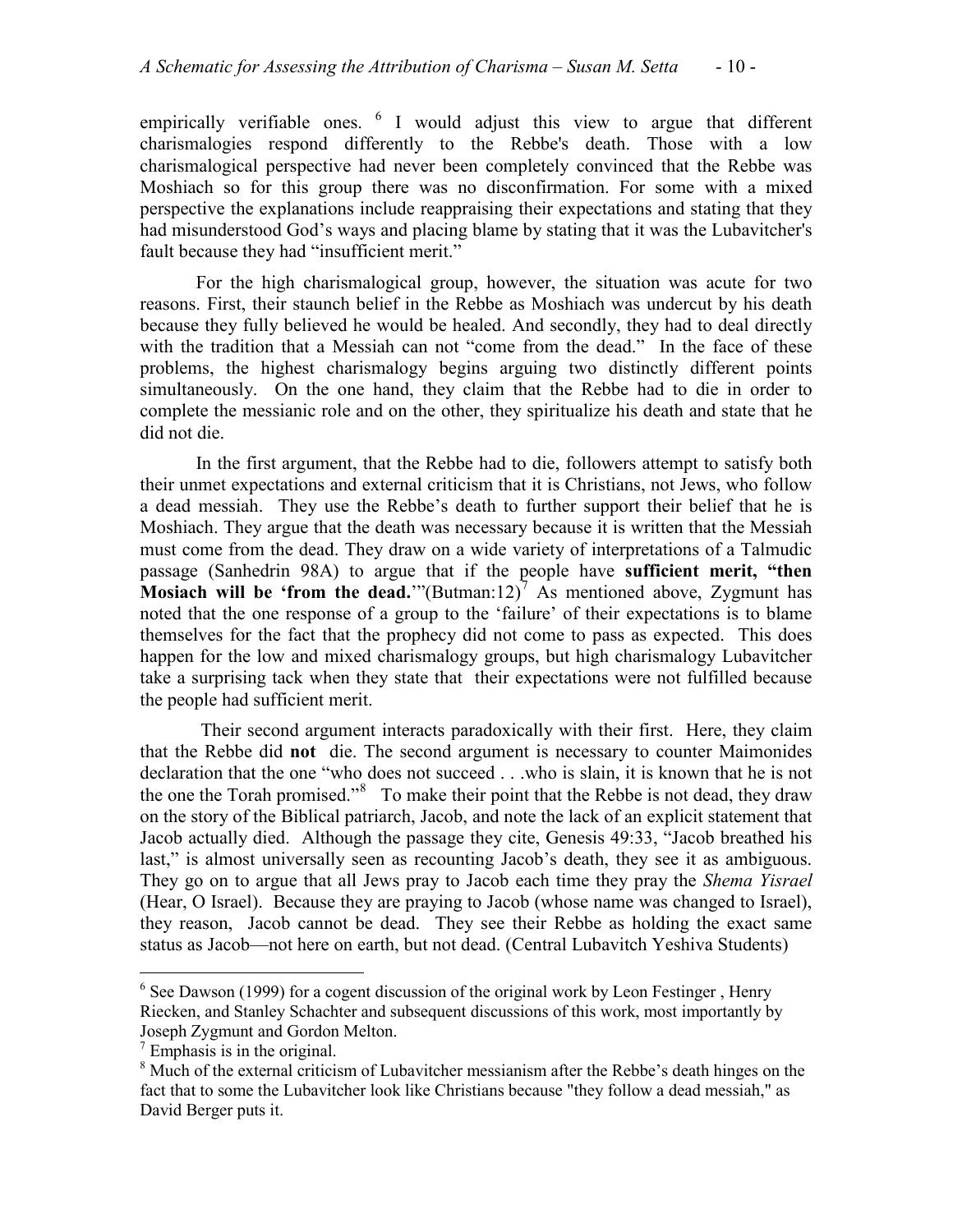These arguments provided the high charismalogists with the tools to adapt, appraise and spiritualize the relationship between the Rebbe's apparent death and their messianic expectations. They proclaim that the Rebbe is not dead but has been resurrected, hence they change the 'Bring Moshiach' campaign changed to 'Moshiach has come.' They publicize their beliefs widely, including a full-page *New York Times* advertisement that "The Rebbe, no longer bound by physical limitations, is accessible to all of us, everywhere. Anyone, however great or humble, can turn to him with their innermost thoughts and deepest prayers. There are no barriers. There is no need to make a pilgrimage or stand on line to receive his blessing." The ad was titled "The Third of Tammuz is Not the Rebbe's Yahrzeit." (Shofar Association of America Inc.) $\degree$  Since the high charismalogy group does not believe the Rebbe remained dead, they are offended by any mention of his passing or commemorations of his death. Rather than using the traditional acknowledgement, 'of Blessed Memory,' for someone who is deceased, this group says "May He Live for Ever and Ever."

The high charismalogy Lubavitcher articulate this spiritualized view by saying, "The Rebbe is here, we just can't see him." (Fishkoff 273) This perspective among the high charismalogists was not transient; years later, another Lubavitcher tells a fellow bus passenger, "The Rebbe isn't dead." (Medad) High charismalogical Lubavitcher continue to believe that the Rebbe will become visible to all when the world performs the proper acts. A few followers report on seeingtherebbe.org that they have already see the Rebbe. Others hope for the high level of spiritual development that will lead them to see their Rebbe as well.

The high charismalogy group always drew on the Bible to describe the Rebbe as they came to see him as Moshiach. With the belief that he has been resurrected, new rituals augment the use of biblically based titles. These are elaborate and include the reverent uncovering of his chair at the beginning of each service, making a path for the Rebbe to enter the area, gazing as one to the area from which the Rebbe had typically entered, passing in front of his chair and taking wine from him, and facing a picture of him while praying. (Kravel-Tovi and Bilu, Dein: 2011) As Karvel-Tovi and Bilu note these practices are designed "to make the absent Rebbe present."<sup>[10](#page-10-0)</sup>

## **Mixed Charismalogy**

The statement of a North Carolina Chabad rabbi sums up the ambivalence of the middle position. At first reluctant to discuss his views of the Rebbe when a student interviewed him, he finally responded:

"Time will tell; either yes or no. I've run hot and cold with this personally, I mean he referred to his father-in-law as the Moshiach. He is among, if not **the**  foremost scholar of our generation. To say that he knew the entire Talmud by heart doesn't do justice to the depth and the breadth of his knowledge. He was not one to simply make statements."(Rubin)

<span id="page-10-1"></span> <sup>9</sup> The third of Tammuz was the date the Rebbe died; in Judaism on the anniversary of anyone's death a Yahrzeit or remembrance is held to honor the deceased individual.

<span id="page-10-0"></span> $10$  Bilu later comes to call this 'phantom charisma.' (2013)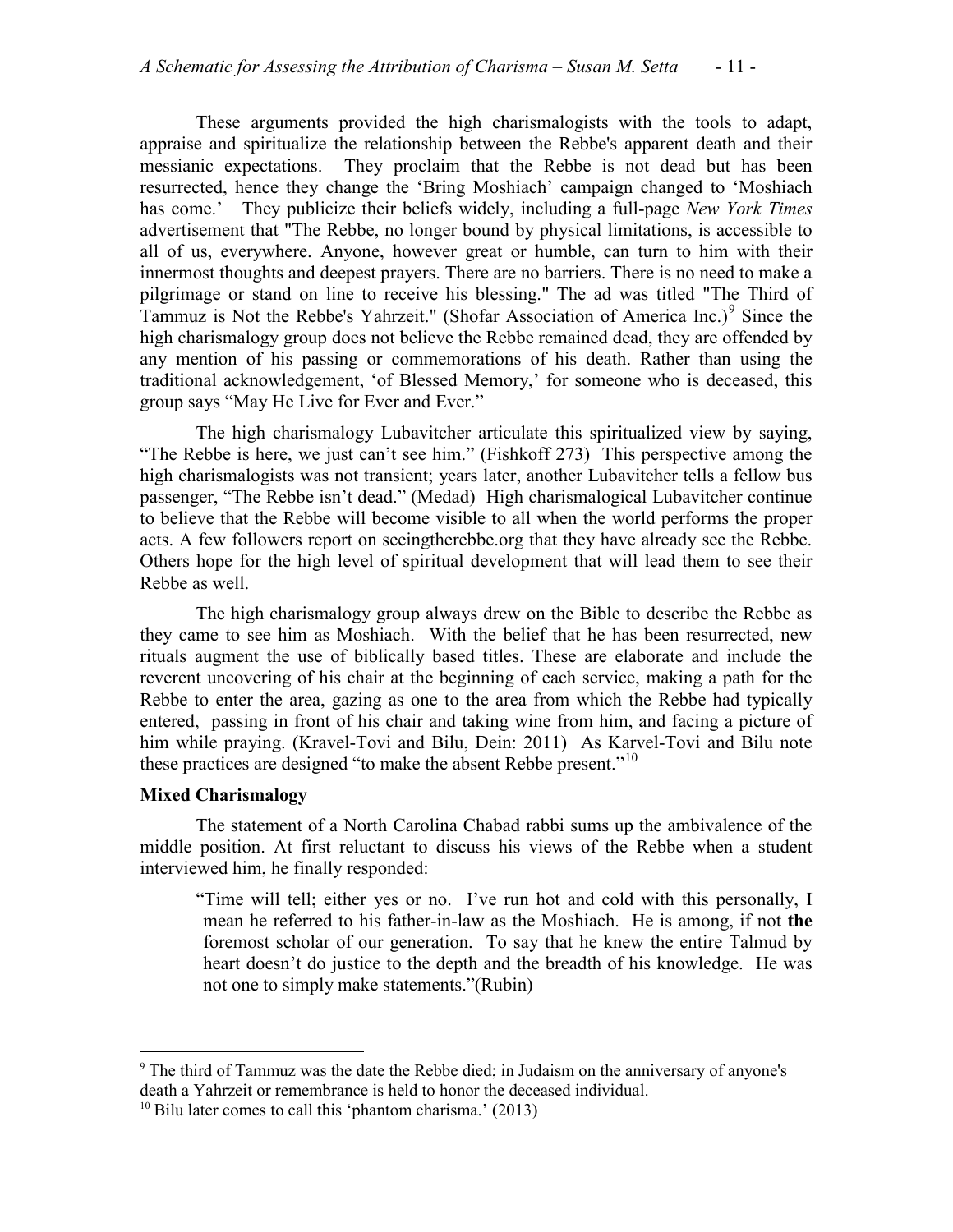This Lubavitcher rabbi he implies that had the Rebbe been clearer, he himself would be less ambivalent. Most telling, however, for the mixed rather than high charismalogical stance is the language this Rabbi uses to describe the Rebbe – brilliant scholar, the greatest human being—rather than the biblical titles of the high charismalogical group. This rabbi, then recounted a statement by another Lubavitcher Rabbi: "Anyone who believes the Rebbe is Moshiach is crazy. Anyone who believes he is not is doubly crazy," (Rubin) providing a humorous example of mixed charismalogy.

# **Low Charismalogy**

This group is appalled by the 'Moshiach is Here' campaign and the symbols and rituals the high charismalogy develops They do not accept the arguments offered by the high charismalogy group; they do not believe the Rebbe saw himself to be the Messiah nor do they think that when the Rebbe made statements that his father-in-law was the Messiah of his generation that he was actually talking about himself. This group universally honors the date of the Rebbe's passing in the traditional way. When they refer to him they call him the Rebbe of Blessed Memory.

Both the mixed and low groups follow the traditions of Hassidism in the reverence and devotion they show to the dead Rebbe. They continue to visit his grave and remember the date of his death with special prayers. They do not create new rituals that underscore the invisible, though fully present, resurrected Rebbe.

## **Management of Charismalogy: Institutional and Personal**

When the high charismalogy group began to advertise their views in public venues, the disagreements among the internal views became more pronounced. In New York City, high charismalogical Lubavitcher sponsored billboards proclaiming the Rebbe, Moshiach, while their lower charismalogical counterparts took out advertisements in the *New York Times* denouncing the messianic claims. In Canada, two opposing groups of Lubavitcher rabbis placed full-page newspaper ads. Twelve rabbis declared "the Messiah has come;" another group announced: "To say he is the Messiah is to do violence to everything he stood for. It's blasphemous." (*Canadian Jewish News)* Low charismalogy Lubavitcher individuals articulate this same view: "It's embarrassing. It's reaching more people and when it begins to reach more people, some aren't capable of sorting things out."(Fishkoff: 270) The low charismalogy faction becomes more vocal in its disagreement with high charismalogy counterparts with the onset of the Moshiach has come campaign. Most of the discussions from this perspective comments less on the rightness or wrongness of the view that the Rebbe is the Messiah and more on how the public announcement of that view influence the way the world looks at their community.

Orthodox non-Chabad, Rabbi David Berger wrote a book and many print and on line articles sharply critical of the high charismalogical stance. In 1996 he called for the exclusion of Lubavitcher from Orthodox Judaism and called for Chabad leaders to summarily dismiss "anyone who teaches the Messiahship of the Rebbe." When that occurs, he writes, the Lubavitch, "will deserve to be placed at the apex of our philanthropic priorities." His accusations become even more pointed as he accuses the Lubavitcher of believing as Christians do in "the Second Coming." He goes on to state that "The Lubavitcher Rebbe is becoming God" and cites as proof the new slogan, "May our Master, Teacher, and Creator (instead of 'Rabbi') the King Messiah live forever," and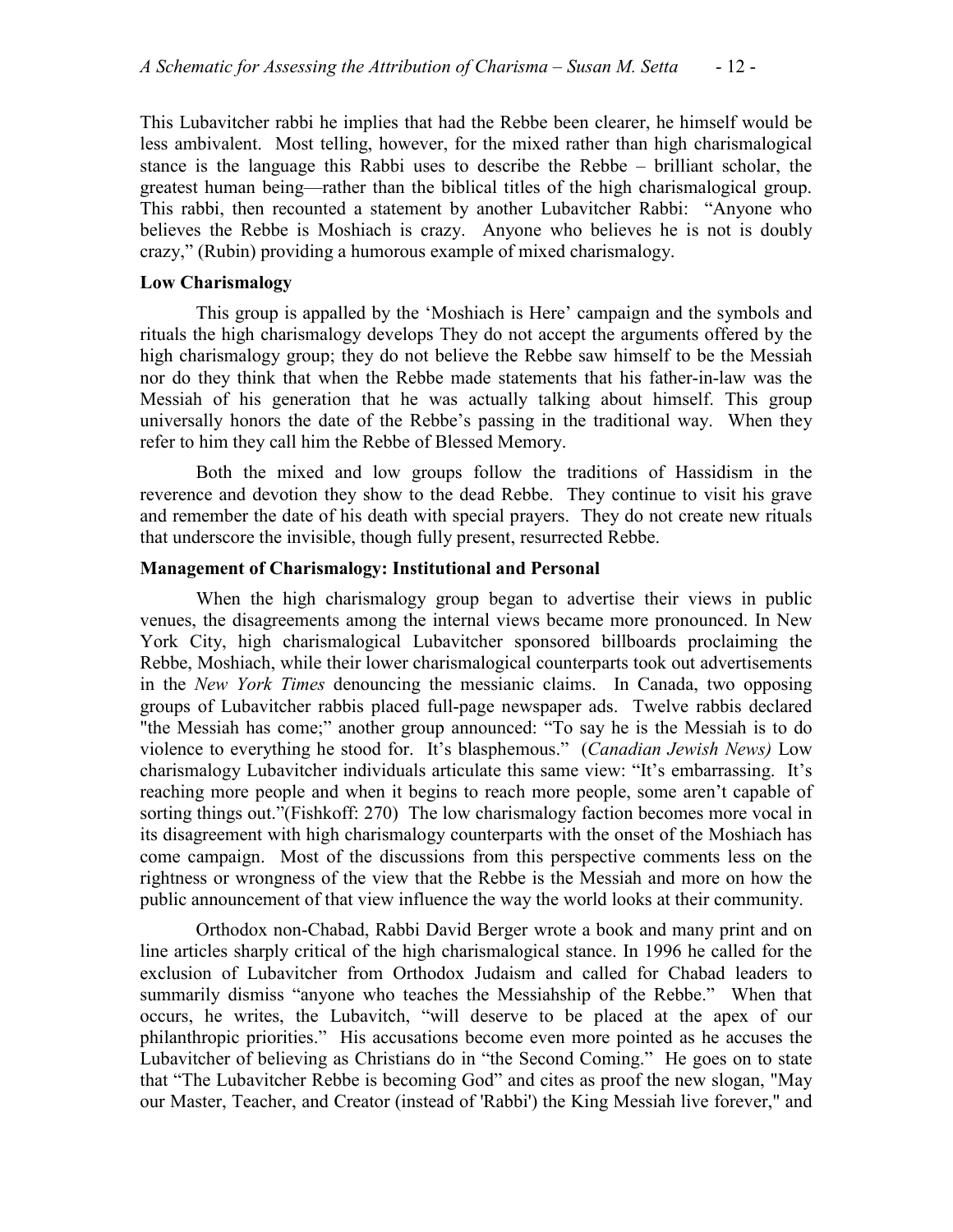the declaration that it is permissible to bow to the Rebbe because "his entire essence is divinity alone."

Highly negative external criticism such as Berger's and material on websites such as MoshiachListen.com and MoshiachTalk.com propels the majority of mixed and low charismalogy Lubavitcher to repudiate the high charismalogy proclamations of the Rebbe's status.

The charismatic leaders of many new religious movements begin by setting themselves and their followers apart from the dominant group. When confronted with opposition from the dominant group, new religious movements may accentuate their differences or they may acquiesce. (Bromley) For the Lubavitcher Hasidism, acceptance by the larger Jewish community is highly valued. They long for universal recognition of their Rebbe by the Jewish community and the world and rely heavily on non-Lubavitcher funding to accomplish their all-important mission of bringing Jews back to Judaism. Because high charismalogy became a key focus of their opponents, Chabad leaders began to deflect external criticism by lowering the public presentation of charismalogy. The first instance of this was the cancelling of the coronation. After the Rebbe's death and the launching of the Moshiach Has Come Campaign, key Chabad leaders continued to attempt to control the public image. According to Simon Dein (2011:67) Chabad leadership has "attempted to remove Messianism from the public eye" and "officially opposes overt messianist (high charismalogy) propaganda." The leadership has deployed videos to articulate their views by showing photos of the Rebbe with the caption "of sainted memory" and using prominent non-Lubavitcher Jewish leaders to help articulate their views. Lubavitcher missionaries are now prohibited from discussing their views on the messianic character of the Rebbe, though they may indeed see him as Moshiach. (Dein 2011) In the United States, Chabad as an institution has turned to law suits and newspaper advertisements in denouncing high charismalogy in order to assure the larger Jewish community that the high charismalogical perspective is an aberration.  $\frac{11}{11}$  $\frac{11}{11}$  $\frac{11}{11}$ 

Management of charismalogical levels continues to be a key problem and remains difficult for this group to tolerate. Desire to continue the mission of the Rebbe, the need for external funds to accomplish this goal, and the yearning to be seen as the central component of contemporary Judaism has compelled the group to hold the three charismalogies in a sometimes uneasy tension; the Lubavitcher does not excommunicate high charismalogical individuals. Prohibitions against using any high charismalogical language or symbols by the Stonewall England Chabad Rabbi has led to a breakaway group, *Beis Moshiach* where all members share a similar high charismalogy and accuse their former Rabbi of financial motivations (Dein 2011: 68) All other Lubavitcher groups remain together physically despite ideological differences and tensions.

The center of Chabad, '770' houses a high charismalogical group who call themselves Congregation Lubavitch, Inc. in the basement and its low charismalogical counterpart in the offices on upper floors. In the basement, the continuing belief that the

 $11$ See Bromley (2002) for an excellent discussion of how NRM's may respond to external pressure. Although here the authors are discussing groups which turn violent, the categories they develop are flexible enough for a broader application to groups such as the Lubavitcher.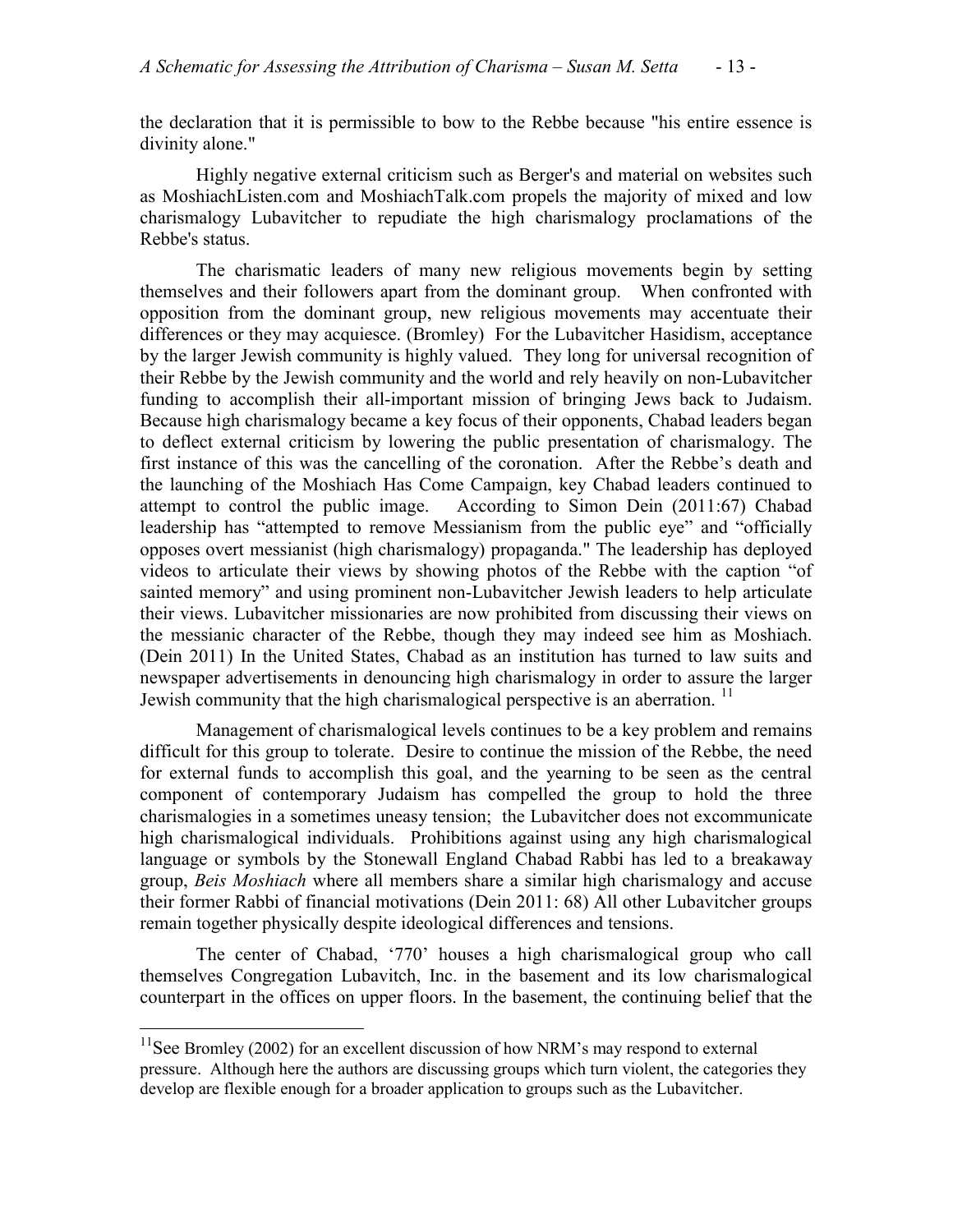Rebbe is Moshiach is visible in the rituals, symbols and language of this high charismalogy segment of Chabad. Banners here proclaim "Long Live Our Master." Lubavitcher holding other charismalogical views refuse to pray in this area and use a smaller synagogue upstairs. (Dein 2011: 90). A skirmish broke out at '770' when the low charismalogy group put up a plaque referring to the Rebbe 'of blessed memory,' indicating their belief that the Rebbe is dead. Their counterparts spray painted over it.

#### **Management of Charismalogy on the Personal Level**

Three distinct positions are identified by the Lubavitcher themselves in relation to the view of the Rebbe: the Meschicists, anti-Meschicists, and the non Meschicists. Meschicists openly proclaim their high charismalogy, are firm in their belief that the Rebbe has been resurrected and is simply not visible yet and overtly announce it through language, symbol and ritual. They are offended by the reference to the Rebbe "of Blessed Memory." Their Rebbe is their Righteous King and they wear emblems on their clothing announcing this belief, young boys sport the abbreviation HrH (*Melech ha Moshiach* meaning, King Moshiach) on their yarmulkes, men wear patches with the royal symbol of the Rebbe, King Moshiach, houses are decked with yellow banners with Rebbe, King Moshiach, and automobile license plates proclaim the Rebbe as Moshiach. These are the new symbols the high charismalogy group uses to signify their belief.

The non-Meschicists do not believe that the Rebbe is the Messiah nor do they believe he will be the one to bring in the Age of Redemption. They believe that the Rebbe died and perform the traditional Jewish rituals on the anniversary of his death. He is not called King, Redeemer or Creator but is revered as an individual who had "no sense of ego or self," who led a "life of devotion." Each year, on the anniversary of the Rebbe's death, which they accept, the official Chabad website acknowledges the Rebbe's passing and indicates that the leadership will make its way to his grave to offer their respect and prayers. Though the non-Meschicist group continues to revere the Rebbe and visit his grave to talk with him, they accuse the high charismalogical Lubavitcher of praying to him and believing him to be alive.

The anti-Meschicists are a blended group of high and mixed charismalogy. The title is, however, misleading. Some believe the Rebbe is Moshiach others believe "It is not impossible that the Rebbe will be resurrected."(Dein 78)They are called antis by the Lubavitcher, not because they do not believe that the Rebbe is either the Messiah or the potential Messiah but because they are opposed to any discussions of the Rebbe's messianic status. This view that one should not talk about Moshiach publicly has become widespread. The reticence of this group to discuss their views has led to an interesting set of problems. Other Lubavitcher would like to know the perspective of the group they call the 'anti's' but the 'anti's' will simply not discuss it. One non-Meschicist blogger, writing under the name Frum Satire, writes that he is not disturbed by the messianic disposition of some fellow Lubavitcher, acknowledges that some are and provides tips on how to tell that an 'anti' believes the Rebbe is Moshiach. He writes, "When you visit their home, look at their calendar. If they believe the Rebbe is Moshiach, the Rebbe's yahrzeit (day of passing) will not be on their calendars." On a more serious note, individuals who want to move into a mixed charismalogy or low Lubavitcher area seek answers to questions about how they can tell the predominant position in the area. And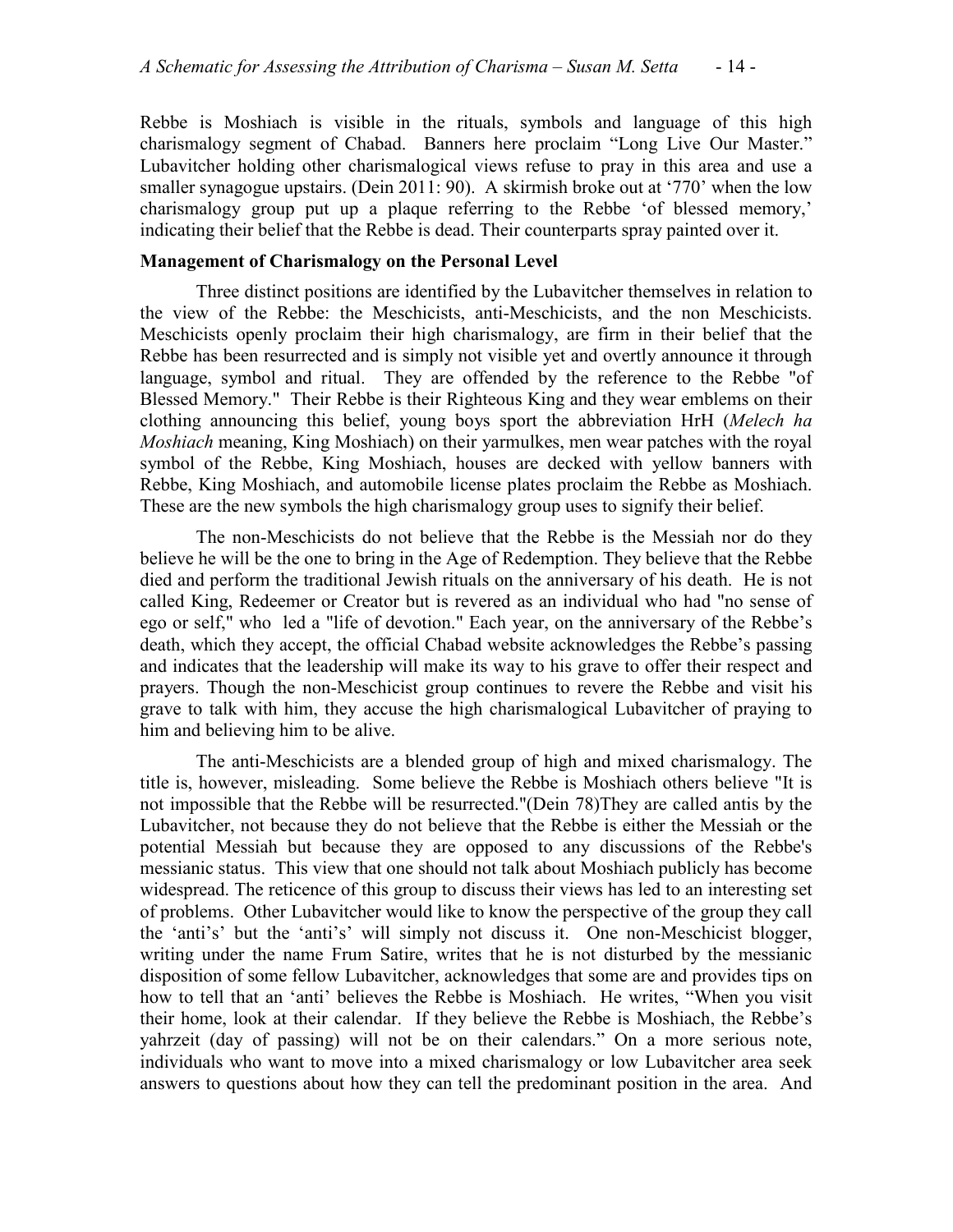recently, matchmaking services promise to make a match in which the bride and groom share charismalogical perspectives.

#### **Summary and Implications**

The perceptions of their leader the followers of the Rebbe hold can be categorized into three different charismologies. This schema for assessing charismalogy can be useful in determining differences within groups, changes over time within a group and can serve as a vehicle for comparing follower's perceptions in different groups.

In addition to proffering a new tool for exploring charismatic authority, this research also demonstrates that contrary to popular understandings of new religious movements purveyed by members of the anti-cult movement, believers whose charismologies differ from one another can hardly be brainwashed by the leader since their views are not homogeneous.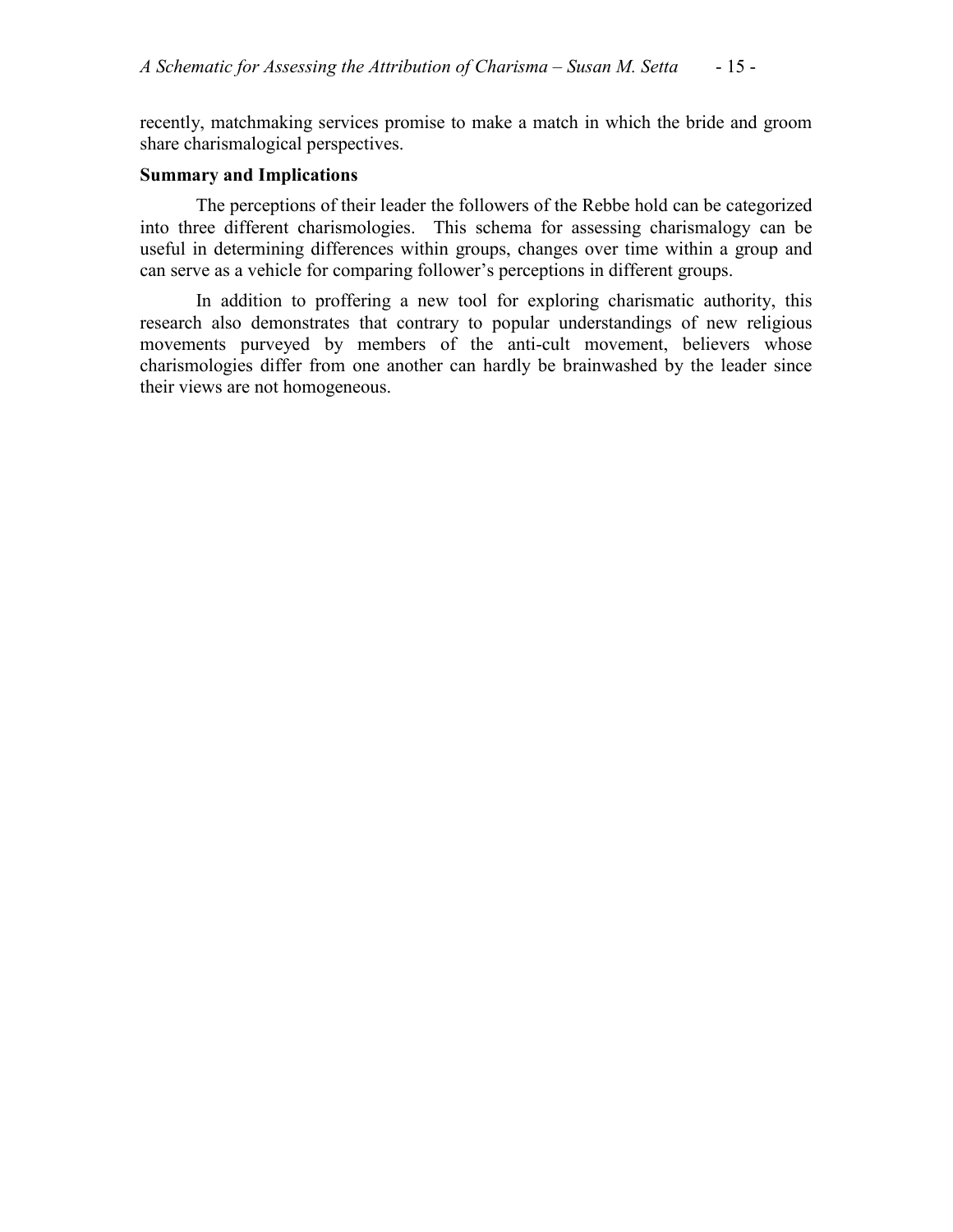## *Bibliography*

Abramowitz, Y. 1993. "What happens if the Rebbe dies?" *Moment, April 1993.*

Barker, E. 1984. *The making of a Moonie: choice or brainwashing?* Oxford: Blackwell.

- Berger, David. 2001. *The Rebbe, the messiah and the scandal of orthodox indifference,*  London: Littman Library of Jewish Civilization.
- Bilu,Y. 2013."Habad, Messianism, and the Phantom Charisma of Rabbi Menachem Mendel Schneerson." in Lindholm, C. *The anthropology of religious charisma.*  New York: Palgrave MacMillan.
- Bilu,Y. 2011."The Rebbe: the life and afterlife of Menachem Mendel Schneerson." *[AJS](javascript:__doLinkPostBack() [Review](javascript:__doLinkPostBack()* (62.35): 449-454.
- Bromley, D. 2002. "Dramatic denouements," in Bromley, D. and Melton, G. *Cults, religion and violence*. Cambridge: Cambridge University Press.
- Butman, S. 1998. *Countdown to moshiach: can the Rebbe still be mosiach?* Brooklyn: International Campaign to Bring Moshiach.
- *Canadian Jewish News*, Sept 19, 1996.
- Dawson, L. 1999. When prophecy fails and faith persists: a theoretical overview, *Nova Religio* (15.1) 60-82*.*
- Dawson, Lorne. 2002. "Crises of Charismatic Legitimacy and Violent Behavior in New Religious Movements," in David Bromley (Ed.) *Cults, religion and violence*. Cambridge: Cambridge University Press.
- Dein, S. 1997. "Lubavitch: a contemporary messianic movement," *Journal of Contemporary Religion (12):191-204.*
- Dein, S. 2001. ["What really happens when prophecy fails: the case of Lubavitch,](http://0-web3.epnet.com.ilsprod.lib.neu.edu/citation.asp?tb=1&_ug=fvd+0+sid+6C41985E%2D53F5%2D4656%2DB924%2DC2D1944C6712%40sessionmgr3+fic+4+dbs+reh+fdp+rl+cp+1+fim+0+3069&_us=hd+False+hs+False+or+Date+fh+False+ss+SO+sm+ES+sl+%2D1+ri+KAAACBXA00132261+dstb+ES+mh+1+frn+1+E1E7&_uso=hd+False+tg%5B2+%2D+tg%5B1+%2DTI+tg%5B0+%2DAU+st%5B2+%2D+st%5B1+%2Deconomy+st%5B0+%2Dweber+db%5B0+%2Dreh+op%5B2+%2DAnd+op%5B1+%2DAnd+op%5B0+%2D+A5AE&bk=N&anfn=1&anrn=2&sp=&fn=&)" *Sociology of Religion*, (62.3): 383-401.
- Dein, S. and Dawson, L. 2008. "The scandal of the Lubavitch Rebbe: messianism as a response to failed prophecy." *Journal of Contemporary Religion*. (23.2) 163-180.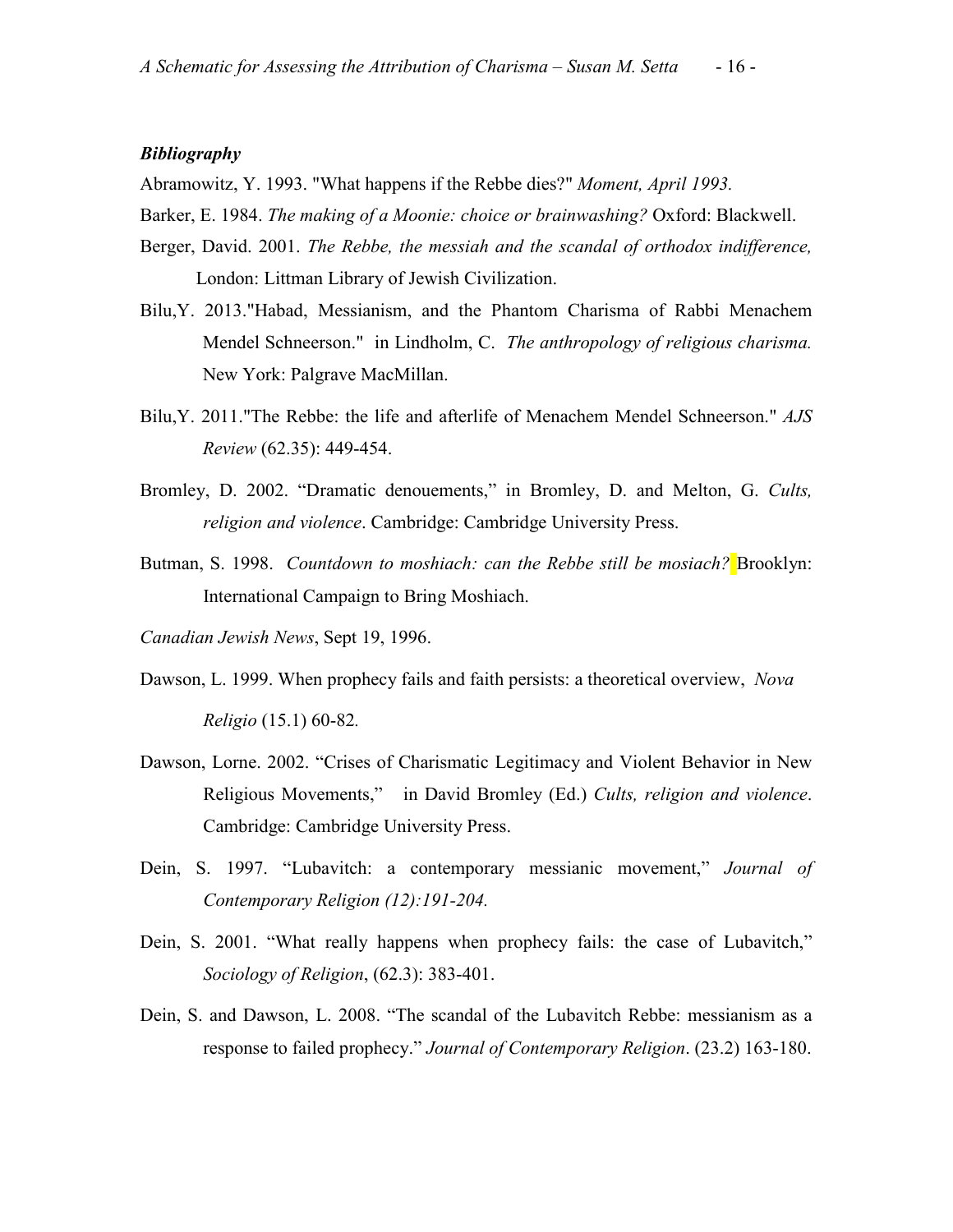- Ehrlich, A. 2005.*The messiah of Brooklyn: understanding Lubavitch Hasidism past and present.* Jersey City: KTAV Publishing House, Inc.
- Elior, Rachel. 1998. "The Lubavitch messianic resurgence: the historical and mystical background 1939-1995," in Schafer, Peter and Cohen, Mark. *Toward the millenium: Messianic expectations from the Bible to Waco.* Leiden: Brill.
- Estulin, N. 2011. "Demise of arch-terrorist on Nissan 28 http://www.chabad.info/ index.php?url=article\_en&id=23051 Accessed 6/14/2011.
- Fishkoff, S. 1994. *The Rebbe's Army: inside the world of Chabad-Lubavitch.* New York: Shocken
- Geertz, C. (1983). *Local knowledge*, New York: Basic Books.
- Gotfryd, A. June 18, 2003. "The Rebbe, Melech HaMoshiach's request: Cold Water." Retrieved from http://ryal.org/d05.html.
- Heilman, S. and Friedman, M. 2010. *The Rebbe: The life and afterlife of Menachem Mendel Schneerson.* Princeton: Princeton University Press.
- Honk for Joy. Retrieved June 7, 2013(<http://www.honk4joy.com/real-messiah.php>)
- Kravel-Tov,i M. and Bilu, Y. "The work of the present: constructing messianic temporality in the wake of failed prophecy among the Habad Hasidim." *American Ethnologist* (35.3)Volume 35 Number 1 February 2008.
- Lindholm, C. 1990. *Charisma*. *Oxford: Basil-Wiley.*
- Maykuth, A. February 20, 1993. *The Ottawa Citizen.*
- Medad, Y. (2008). I Met a "Meshichist." Retrieved from

[http://myrightword.blogspot.com/2008/02/i-met-meshichist.html.](http://myrightword.blogspot.com/2008/02/i-met-meshichist.html)

- Melech J. (2003). "A brief history of Lubavitch messianism," Retrieved from http://www.moshiachlisten.com/history.html.
- <span id="page-16-0"></span>Oakes, Len. (1997). *Prophetic charisma: the psychology of revolutionary religious personalities.* Syracuse: Syracuse University Press**.**